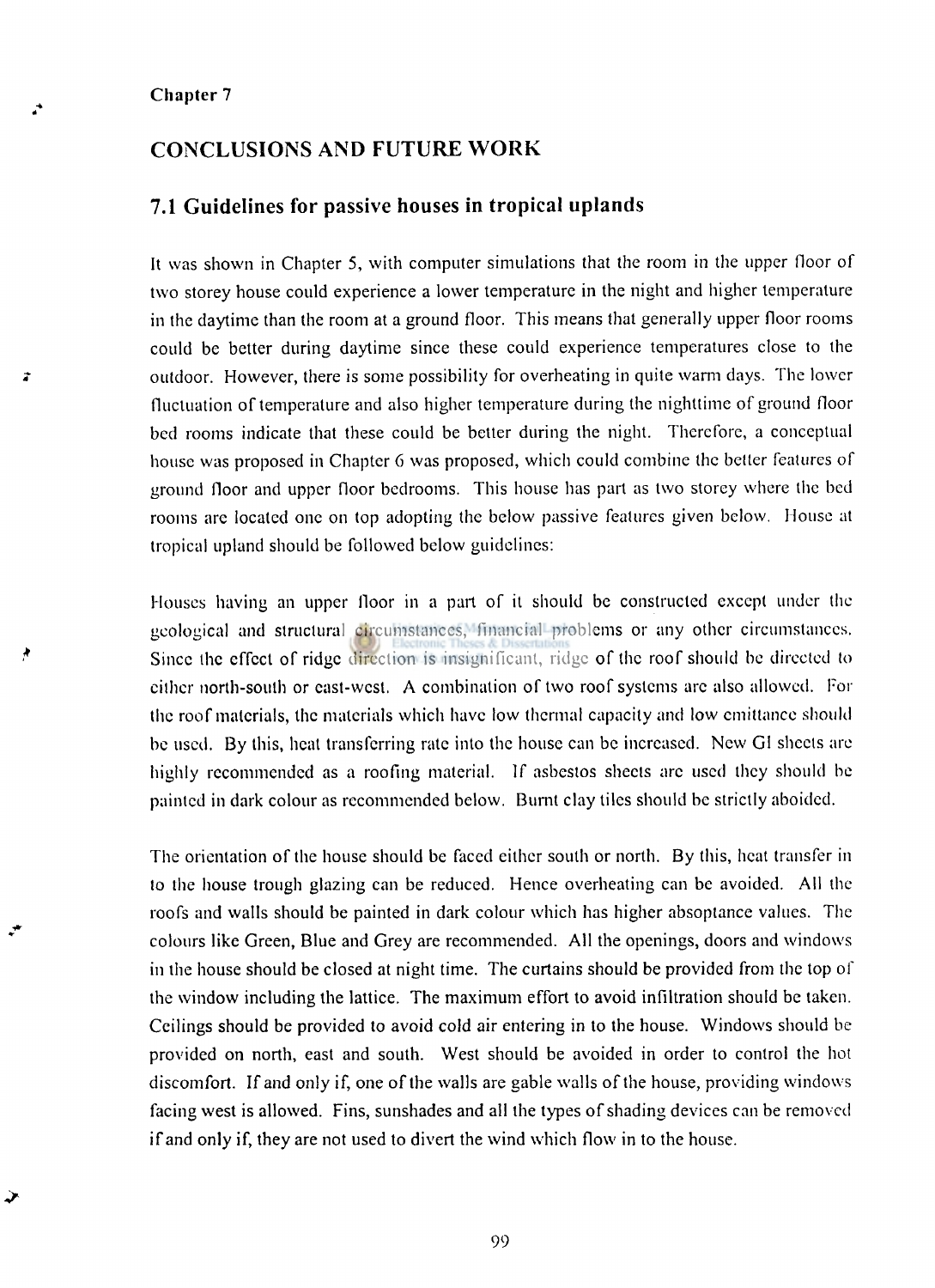### **7.2 Future work**

- 1. The passive techniques selected to investigate the thermal performances in high altitudes of Sri Lanka were limited to few features like roofs, walls, windows and infiltration. But passive systems are quite a vast field and complex to analyse. Thus, there could be lot more features of these techniques to study, deeply and carefully.
- 2. In future, another problem could be the energy consumption in commercial building sector than the domestic sector. Thus, the research should be widened for the commercial building sector as well.
- 3. The governments of Sri Lanka has not paid much attention on the "Livability" of houses. Thus, boarder publicity will be necessary to enlighten the authorities and the general public about the importance of passive features. The government also could concentration on this broad field and prepares energy codes for both uplands and lowland.

### **7.3 Concluding remarks**

¥

Today, energy crisis is a major problem in Sri Lanka as well as in the world. Thus, the duty of the researcher has become more critical to determine the solutions for this acute problem. Thus, a careful attention should be given to determine the options available for energy conservations.

By going through the passive techniques, it was understood that energy used for building services can be minimized. That type of option can reduce the usage of mechanical devices like fans, heaters etc. This research has been found some design guidelines which is suitable for tropical uplands of Sri Lanka. They can be adopted by the designers, during their preliminary stage of designing so that the energy required for heating can he minimized or eliminated altogether.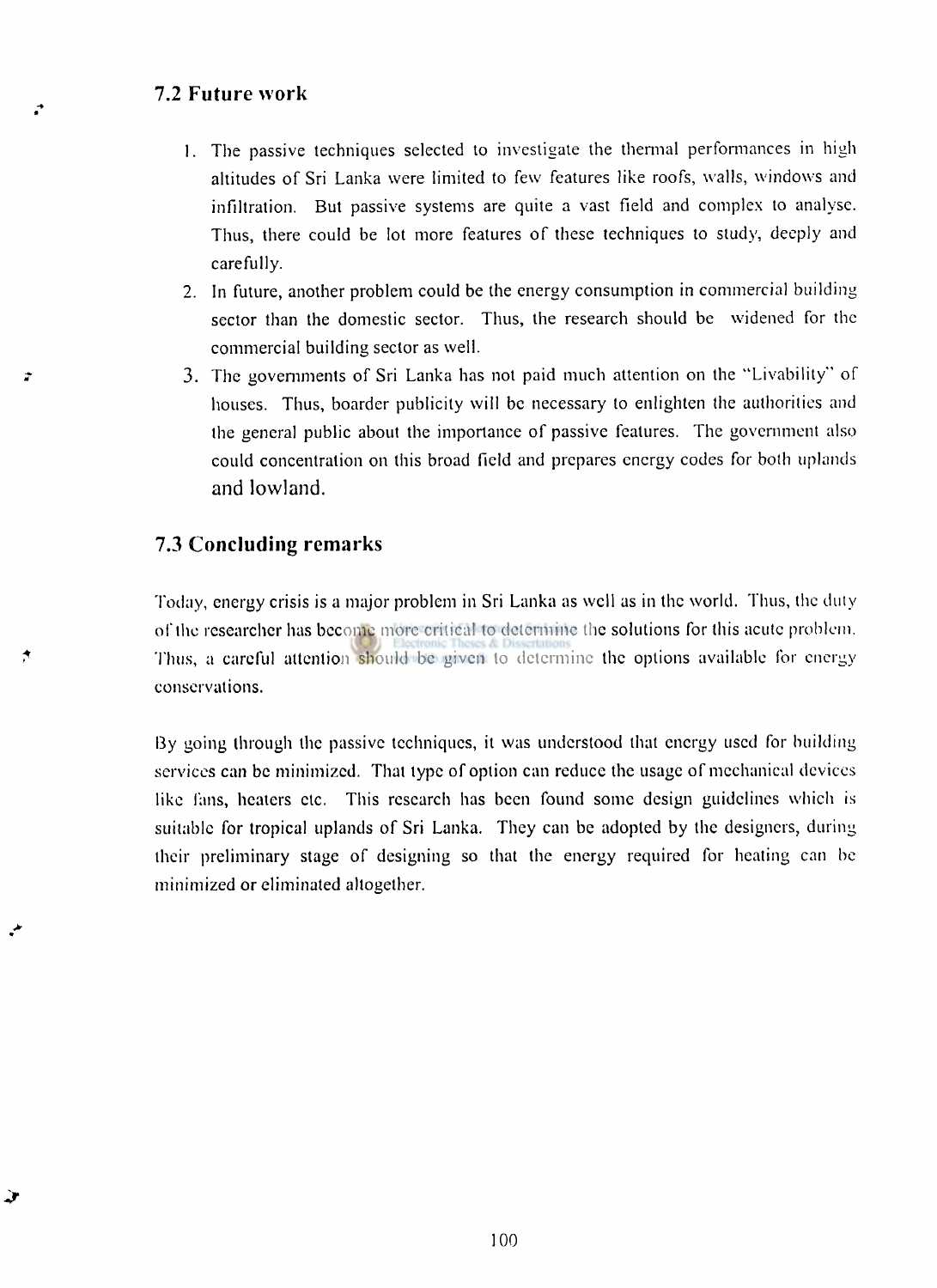### **REFERENCES**

 $\mathbf{r}$ 

 $\mathbf{r}$ 

 $\mathbf{r}$ 

Ahmad I., Khetrish E., Abughres S. M. (19S5), "Thermal analysis of the architecture of old and new houses at Ghadames", Building and Environment, Vol: 20, No: 1, pp 39-42.

ANSI/ ASHRAE Standards (1981), Thermal Environment Conditions for Human Occupancy, American Society of Heating, Refrigerating and Air-Conditioning Engineers.

ANSHRAE, Energy efficient design of new building except low-rise residential buildings, ASHRAE IES Standards 90.1(1989), American Society of Heating, Refrigerating and Air conditioning and Air-Conditioning Engineers.

ANSI/ ASHRAE Standards (1997), Thermal Environment Conditions for Human Occupancy, American Society of Heating, Refrigerating and Air-Conditioning Engineers

Attalage R. A., Wijethunge P. D. C. (1997), "Energy conservation potential in the commercial sector in Sri Lanka", Proceedings of symposium at Open University of Sri Lanka, OUR Engineering Technology, Vol: 3, # 1, March pp 47-53.

Bandara K.," Wastu", Achitectural Science Press, ,2002, Vol: 20, No: 2, P 23

Barozzi G. S., Imbabi M. S. E., Nibile E., Sousa A. C. M. (1992), Physical and numerical modelling of a solar chimney based ventilation system for buildings", *Building and Environment,* Vol: 27, No: 4, pp 433-445.

13RE (1984), *Standard U-valucs,* Digest No: 108, Building Research Establishment, Watford United Kingdom.

Building Regulations (1985), City of Colombo, Development Plan, Vol: II, Colombo Municipal Council, 74 p.

Campbell F. F. (1962) "Physiological and Psychological Problems Associated with living in Tropics", Vol: 1 No: 2, Department of Architecture, University of Melbourne.

Central Bank of Sri Lanka (1998), Economics and social statistics of Sri Lanka, 162 p.

Central Bank of Sri Lanka (1999), Economics and social statistics of Sri Lanka, 162 p.

Clark J. A., Maver T. W. (1991), " Advanced design tools for energy conscious building design development and dissemination, *Building and Environment,* Vol: 26, pp 25-34.

Crawly D. B., Boulin J. J., Standards 90.1 ENVSTD (1990), ASHRAE Journal, May, pp 30-40.

Croome D. J. (1980), "Man, Climate and Buildings", Building and Environment, Vol: 15, pp 235-238.

DEROB-LTH (1999), The user manual, Department of building Science, Lund Institute of Technology, Sweden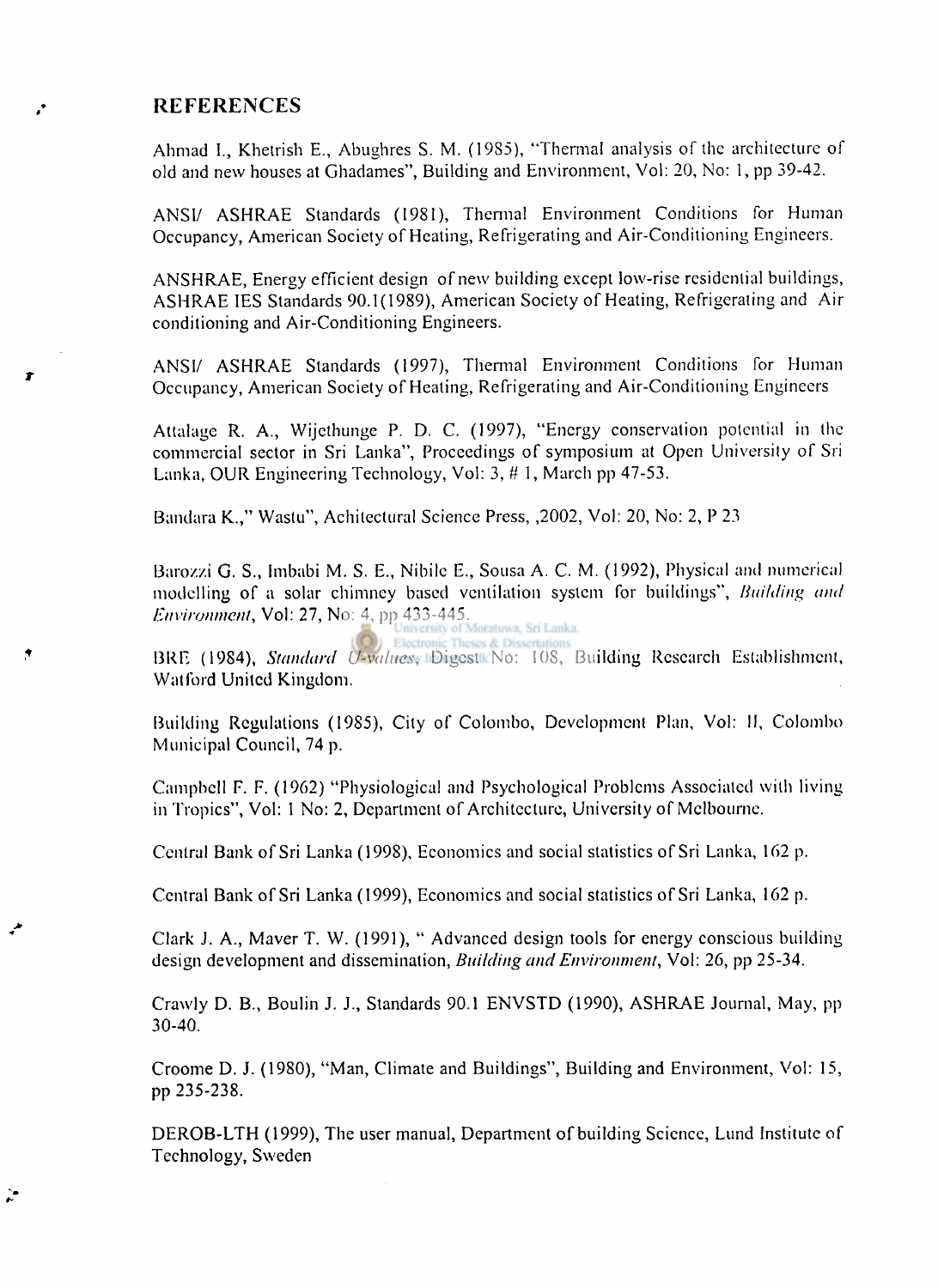Ebcrhard A.A., O'donoran M., (1990)"A critical review of the usefulness of Microcomputer based design tools for passive solar design of low cost housing in developing countries", *Building and environment.* Vol: 25, No: 2, pp 111-115.

Evans M. (1979), "Housing for the Zambian family", August, pp 22-24.

 $\cdot$ 

 $\mathbf{r}$ 

Evans, M (1980), *Housing, Climate and Comfort,* The Architectural Press, London.

Givoni B. (1976), Man, Climate and Architecture, Applies Science Publishers Ltd, London.

Givoni B. (1998), "Climate consideration in building and urban design", Van Nostrand Reinhold, U.S.A., 453 p.

Grundstrom K., Johansson, E., Rosenlund, H. (1999), " Amore agreeable climate in Moroccan housing areas", *Swedish Building Research,* April, pp 10-12.

Hyde, R (2000), Climate responsive design, a study of buildings on temperate and hot climates, E & EN sponser, London

Jayasinghe M. T. R., Atlalage R. A. (1999 a), "Comfort conditions for built environments in Sri Lanka", *Engineer, Journal of Institution of Engineers, Sri Lanka,*  Vol: xxix, No: 1, pp 12-23.

Jayasinghe M. T. R, Attalagc R. A. (1999 b), "Passive techniques for residential buildings in low altitudes of Sri Lanka", *Engineer, Journal of Institution of Engineers, Sri Lanka,*  www.lib.mrt.ac.lk Vol: xxx, No: 2, pp 18-27.

.layawardena A. I., (2002) "Passive techniques for energy efficiency of building in Sri Lanka" MPhill Thesis, Department of Civil Engineering, University of Moratuwa, Sri Lanka.

Katiyawasam P. L. G. (1999), Wind power to generate electricity", Sri Lanka Engineering news, Institution of Sri Lanka, Vol: 31, pp 171-178.

Khcdari J., Mamsirisub W., Chaima S., Pratimthong N., Hirunlab J. (2000), " Field measurements of roof solar collecter", *Building and environment,* Vol: 32, No: 1, pp 1-11.

Kolokotrom M. Young A. N. (1990). "Guidelines for Bioclimate housing design in Greece", *Building and environment.* Vol: 25, No: 4, pp 297-307.

Macfarlane W. V., Thermal comfort Zones, Tropical building studies, Department of Architecture, University of Melbourne, Vol: 1, Vol: 2.

Malama A. Sharpies S. (1997), "Thermal performance of traditional and contemporary housing in the cool season of Zambia", *Building and environment,* Vol 32, No: 1, pp 69- 78.

Mathews E. H. (1986), "Thermal analysis of naturally ventilated buildings", *Building and environment,* Vol: 21 , pp 35-39.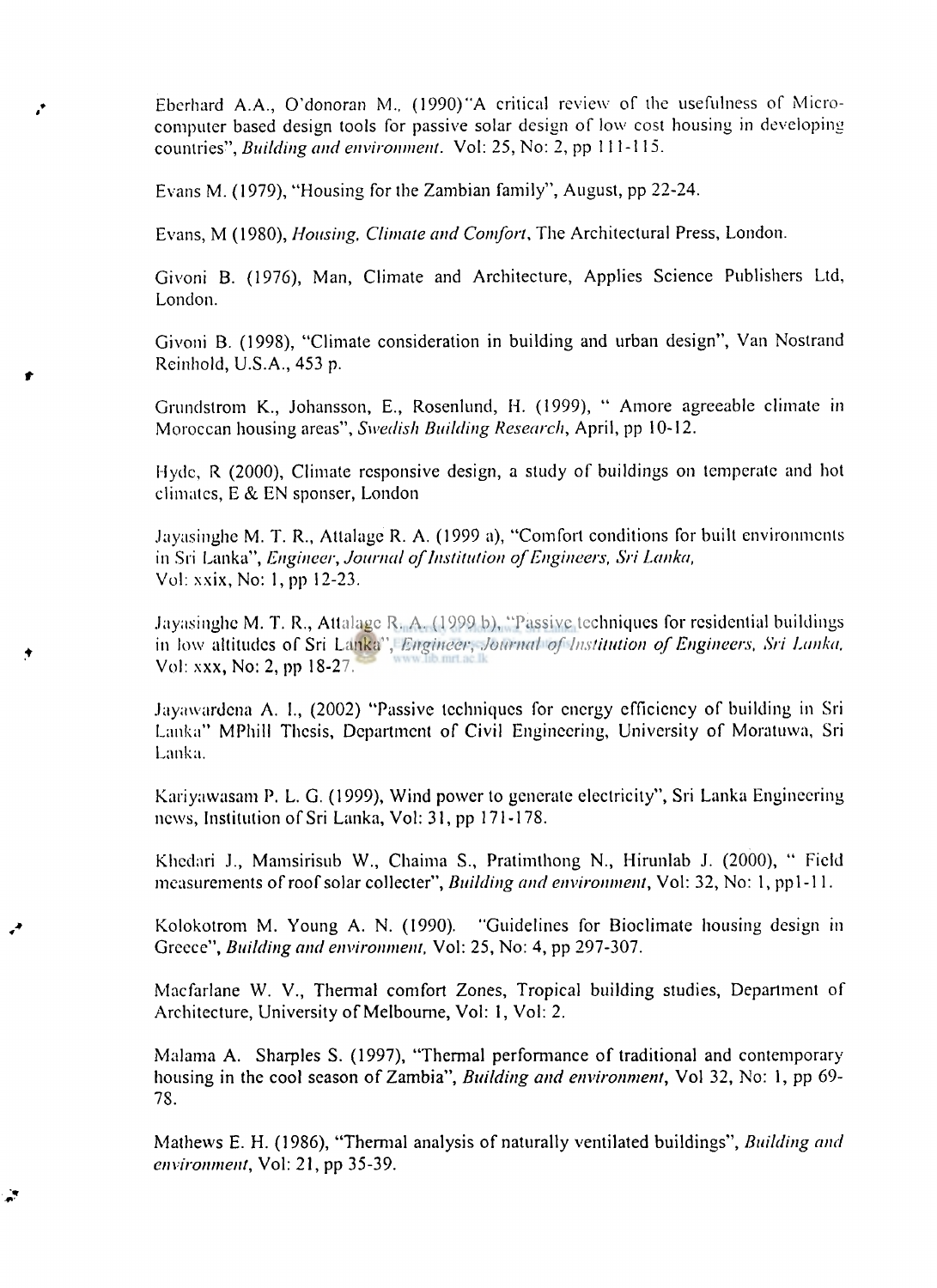Nayak J. K, Hazra R., Prajapati J. (1999), *Manual on solar passive architecture,* Solar Energy Center, MNES, Government of India, 105p.

Patherina K.P.D. 'The study of the relationship between climatic is roof done in Sri Lanka with other special reference for dwelling in Nuwara Eliya", Thesis, Department of Achitecture, 1997, April

Rosenlund H. (2000), "Climate design of buildings using passive techniques", Building Issues, Vol: 10 No: 1 26 p.

Silva R., De Vas A. (1980), "Passive solar energy with special reference to Sri Lanka", Proceedings of Energy in Sri Lanka.

Simha A. (1985), Building Environment, Tata, McGrawhill, New Delhi.

 $\boldsymbol{r}$ 

 $\mathcal{P}$ 

Somalingam T. Prof. Perera M. P. De Silva M. B. G. Godallawalte H. (1997), ARJUNA'S Atlas of Sri Lanka, pp 16-19.

Statistical Digest (1999), Statistical Unit, Information Management Branch, Ceylon Electricity Board.

Statistical Digest (2000), Statistical Unit, Information Management Branch, Ceylon Electricity Board.

Szokolay, S. V. (1991). Heating and Cooling of Buildings - *Handbook of Architectural Technology,* Ed. Cowan, H. J., Van Nostrand Rcinhold, New York, pp 323-365.

Takakura T., Kitade S., Goto E. L. (2000), "Cooling effect of greenery cover over a building", *Energy and Buildings,* Vol: 31, pp 1-6.

Wang F. (1992), "A study on the thermal performance of Earthern lower in summer", Vol: 27, No: 4, 1992.

Walson D., Labs K. (1983), Climate design, McGraw Hill Book Co., USA 277P.

Wickramanayake R.S., " Wastu", Architectural Science Press, ,2002, Vol: 20, No: 2, P 23

World Resources 1998-1999, A guide to the global environment, World Resources Institute, OXFORD, *University Press.* 

Yang K.H., Hwang R.L. (1993), "The analysis and design strategies on Building energy conservation in Taiwan", Vol: 28, pp 429-438.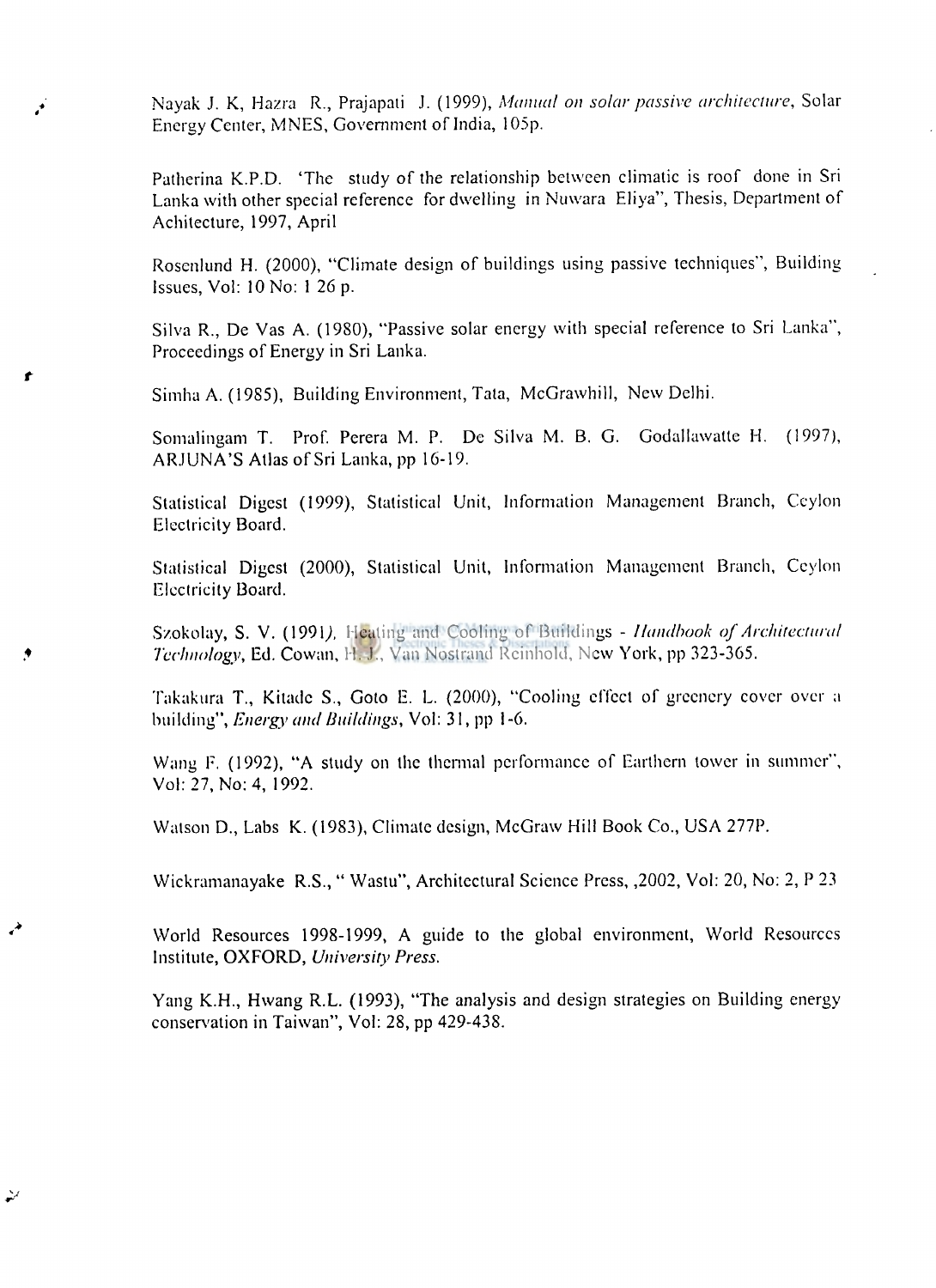# **APPENDIX A**

 $\mathcal{F}$ 

 $\pmb{f}$ 

This appendix gives the data sheets used for the validation of the software.

## **DATA SHEET**

HOUSE: Irregation Circuit Bangalow, Bandarawela DATE:-

STARTED:-

FINISHED:-

| HOL/R |     | <b>OUTDOOR</b><br><b>TEMPERATURE</b><br>$^o\!C$ |                      | <b>HUMIDITY</b>             | <b>INDOOR</b><br>TEMPERATURE, <sup>°</sup> C                                      | <b>OUTDOOR</b><br><b>TEMPERAURE,<sup>®</sup></b><br>$\pmb{C}$ |
|-------|-----|-------------------------------------------------|----------------------|-----------------------------|-----------------------------------------------------------------------------------|---------------------------------------------------------------|
|       | Max | Min                                             | $Dr_{\rm F}$<br>bulb | $\overline{W_{el}}$<br>bulb | Room No                                                                           |                                                               |
|       |     |                                                 |                      |                             |                                                                                   |                                                               |
|       |     |                                                 |                      |                             |                                                                                   |                                                               |
|       |     |                                                 |                      | eww.lib.mrt.ac.lk           | Jaiversity of Moratuwa, Sri Lanka.<br><b>Tectronic Theses &amp; Dissertations</b> |                                                               |
|       |     |                                                 |                      |                             |                                                                                   |                                                               |
|       |     |                                                 |                      |                             |                                                                                   |                                                               |
|       |     |                                                 |                      |                             |                                                                                   |                                                               |
|       |     |                                                 |                      |                             |                                                                                   |                                                               |
|       |     |                                                 |                      |                             |                                                                                   |                                                               |

| Roof colour:-                            | Ceiling type:- |
|------------------------------------------|----------------|
| Roof material:-                          |                |
| Wall colour:- outside<br>Inside          |                |
| Wall material:-                          |                |
| Window size:-                            |                |
| Ceiling material:-<br>Temperature Scales |                |

 $\boldsymbol{\tau}$ 

◢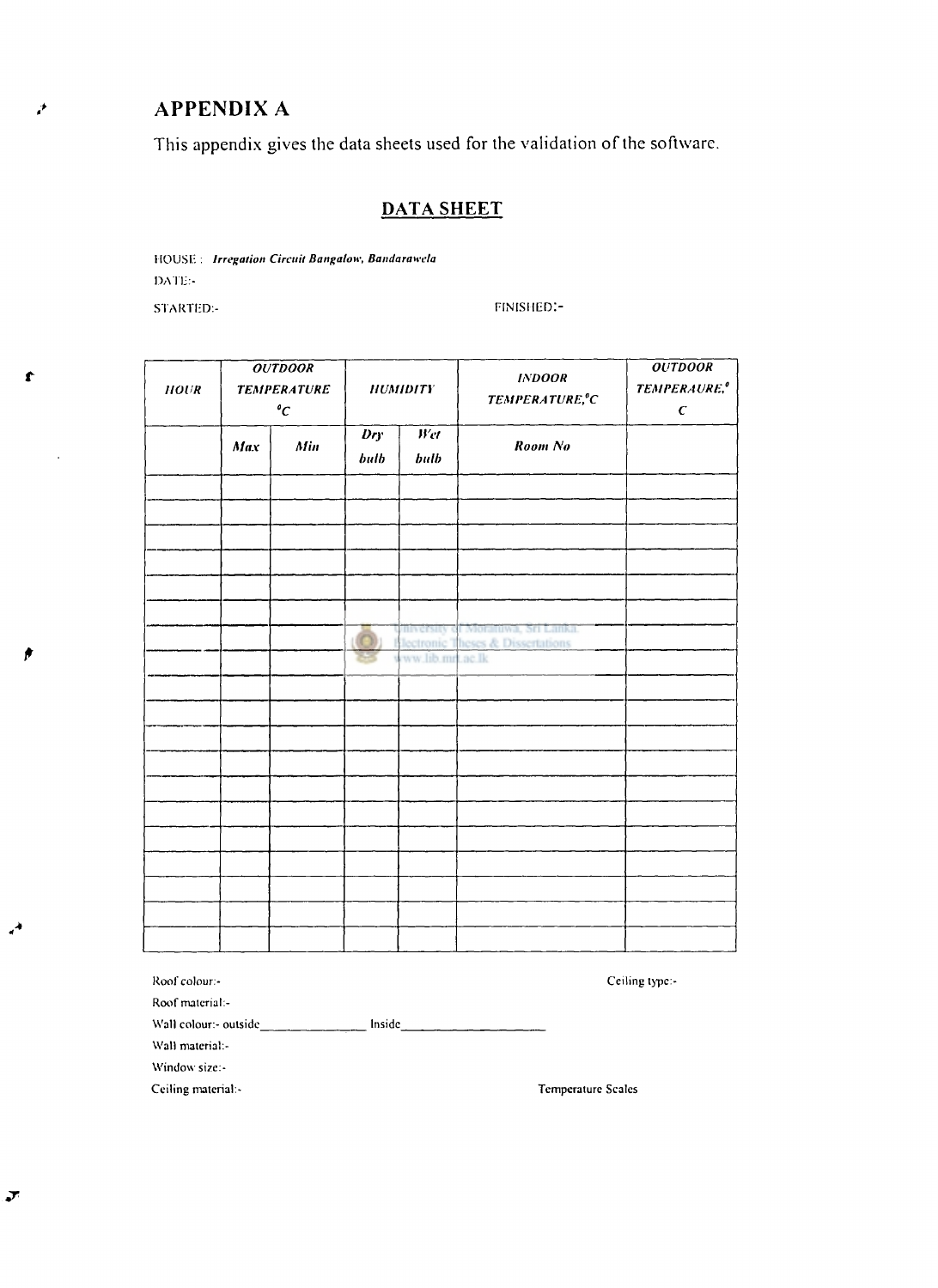# *Results*

 $\mathsf{r}$ 

لحم

 $\cdot^4$ 

A,

Below tables show the results presented in Chapter **4.** 

| 'Table a- Flat ceiling-Maximum Indoor Air Temperature |        |      |      |      |       |      |
|-------------------------------------------------------|--------|------|------|------|-------|------|
| Case                                                  | NE-    | SE-  | NE-  | SE-  | NE-   | SE-  |
|                                                       | Decemb | Dece | June | June | March | Marc |
| E-W Directed roof                                     | 21.7   | 22.2 | 25   | 24.7 | 24.4  | 24.5 |
| N-S Directed roof                                     |        |      |      |      |       |      |
|                                                       | 21.6   | 22.2 | 25.6 | 25.5 | 24.3  | 24.4 |
| Flat ceiling-Minimum Indoor Air Temperature           |        |      |      |      |       |      |
| E-W Directed roof                                     | 18.1   | 18.4 | 21.4 | 21.3 | 19.3  | 19.3 |
|                                                       |        |      |      |      |       |      |
| N-S Directed roof                                     | 18.4   | 18.8 | 21.2 | 21   | 19.3  | 19.3 |
|                                                       |        |      |      |      |       |      |

| Table b-Sloping ceiling-Maximum Indoor air Temperature |                                                                     |       |       |      |      |      |
|--------------------------------------------------------|---------------------------------------------------------------------|-------|-------|------|------|------|
| Case                                                   | NE-                                                                 | SE-   | NE-   | SE-  | NE-  | SE-  |
|                                                        | Decem                                                               | Decem | June  | June | Mar  | Mar  |
| E-W Directed roof                                      | 21.3                                                                | 22.6  | 25.7  | 25.3 | 24.8 | 25   |
| N-S Directed roof                                      | 21.8                                                                | 21.9  | 25.4  | 25.3 | 24.5 | 24.7 |
| Sloping ceiling-Minimum Indoor Air Temperature         |                                                                     |       |       |      |      |      |
| E-W Directed roof                                      | University 8.1 Moratuw <sub>18.6</sub> ri Lank<br>www.lib.mrt.ac.lk |       | $-21$ | 20.9 | 19.9 | 19.3 |
| N-S Directed roof                                      | 18.3                                                                | 18.8  | 21.5  | 21.3 | 19.2 | 19.3 |

| Case                                               | NE-  | SE-  | NE-  | SE-  | NE-   | SE-   |
|----------------------------------------------------|------|------|------|------|-------|-------|
|                                                    | Dece | Dece | June | June | March | March |
|                                                    | mber | mber |      |      |       |       |
| E-W Directed roof<br>with shades                   | 21.7 | 22.2 | 25   | 24.7 | 244   | 24.5  |
| E-W Directed roof<br>with no shades                | 21.3 | 22.3 | 25.1 | 24.7 | 24.3  | 24.3  |
| <b>Flat ceiling-Minimum Indoor Air Temperature</b> |      |      |      |      |       |       |
| E-W Directed roof<br>with shades                   | 18.4 | 18.4 | 21.4 | 21.3 | 19.3  | 19.3  |
| E-W Directed roof<br>with no shades                | 18.3 | 18.8 | 21.5 | 21.3 | 19.2  | 19.3  |

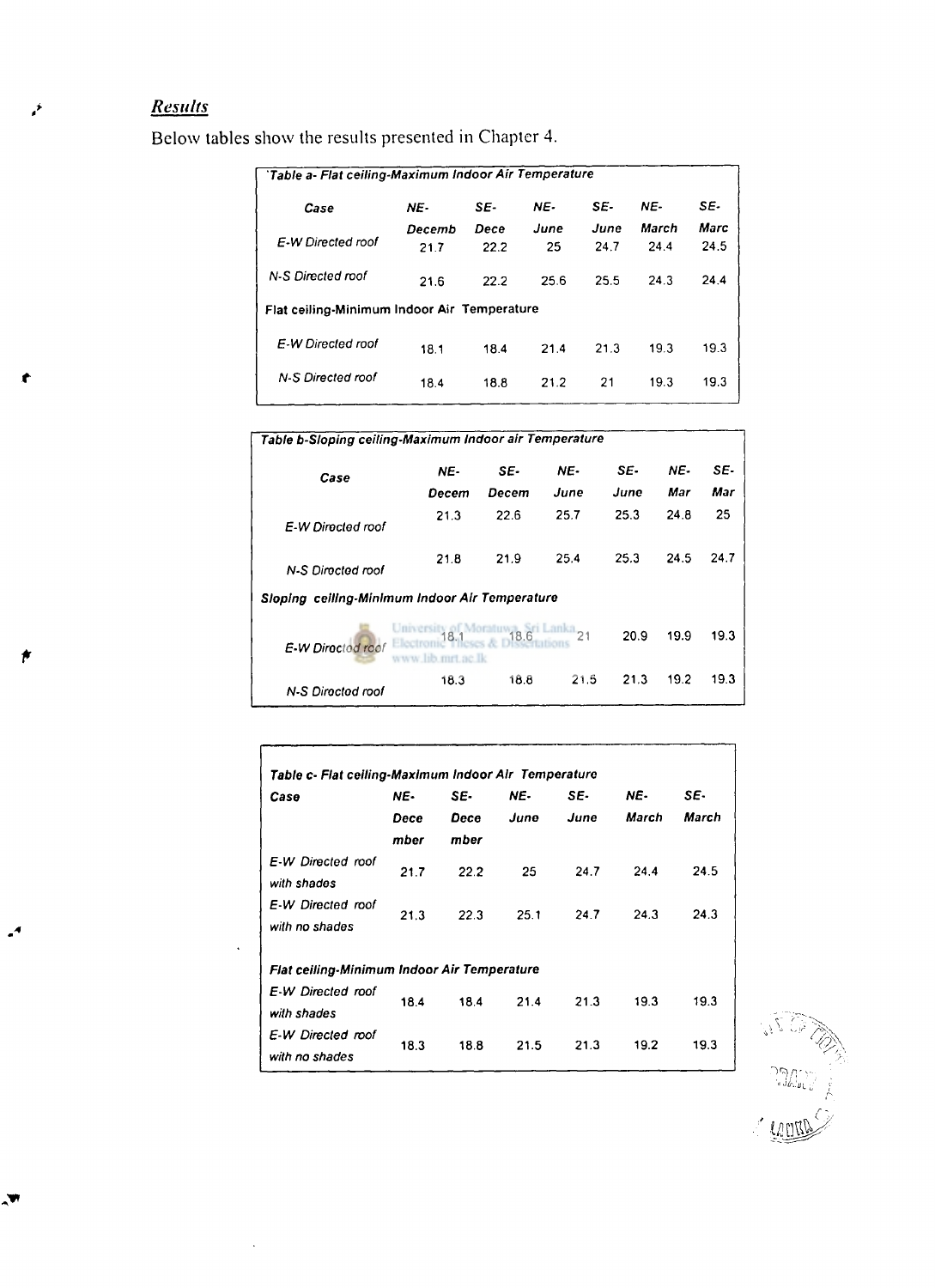| Table d- Flat ceiling-Maximum Indoor Air Temperature |       |       |      |      |       |       |
|------------------------------------------------------|-------|-------|------|------|-------|-------|
| Case                                                 | NE-   | SE-   | NE-  | SE-  | NE-   | SE-   |
|                                                      | Decem | Decem | June | June | March | March |
| N-S Directed roof                                    | 18.5  | 19.1  | 25.6 | 25.5 | 24.4  | 24.4  |
| with shades<br>N-S Directed roof<br>with no shades   | 18.7  | 19.2  | 25.7 | 25.5 | 24.2  | 23.7  |
| Flat ceiling-Minimum Indoor Air Temperature          |       |       |      |      |       |       |
| N-S Directed roof                                    | 18.4  | 18.8  | 21.1 | 21   | 19.3  | 19.3  |
| with shades<br>N-S Directed roof                     | 18.5  | 19.1  | 21.2 | 21   | 19.8  | 19.8  |
| with no shades                                       |       |       |      |      |       |       |

## *Results*

J,

 $\boldsymbol{r}$ 

Below tables show the results presented in Chapter **5.** 

|        |  | $G-ME$                                                            | $G-SE$  | <b>U-NE</b>                                    | U-SE                                                                      |  |
|--------|--|-------------------------------------------------------------------|---------|------------------------------------------------|---------------------------------------------------------------------------|--|
|        |  | 22.7                                                              | 22.8    | 24.7                                           | 24.8                                                                      |  |
|        |  | 21.9                                                              | 22      | 24.1                                           | 24.3                                                                      |  |
|        |  |                                                                   |         |                                                |                                                                           |  |
|        |  | 19.9                                                              | 20      | 19.2                                           | 19.3                                                                      |  |
| colour |  |                                                                   | 0.19.4  | 18.7                                           | 18.8                                                                      |  |
|        |  | colour roof and<br>colour roof and<br>colour roof and<br>roof and | www lib | Sloping ceiling-Minimum Indoor Air Temperature | Table e-Sloping ceiling-Maximum Indoor Air Temperature<br>awa. Sri Lanka. |  |

| Table f-Sloping celling-Maximum Indoor Air Temperature |      |        |             |      |
|--------------------------------------------------------|------|--------|-------------|------|
| Case                                                   | G-NE | $G-SE$ | <b>U-NE</b> | U-SE |
| 0-24 housrs- 1 ach                                     | 22.1 | 22.3   | 24.4        | 24.7 |
| 11-17 hours- 3 ach, other -1 ach                       | 22.7 | 22.8   | 24.7        | 24.8 |
| 0.24 hours-3 ach                                       | 22.4 | 22.5   | 24.4        | 24.6 |
| Sloping ceiling-Minimum Indoor Air Temperature         |      |        |             |      |
| 0-24 housrs- 1 ach                                     | 19.9 | 19.9   | 19.2        | 19.2 |
| 11-17 hours- 3 ach, other -1 ach                       | 19.9 | 20     | 19.2        | 19.3 |
| 0.24 hours-3 ach                                       | 18.8 | 18.9   | 18.4        | 18.4 |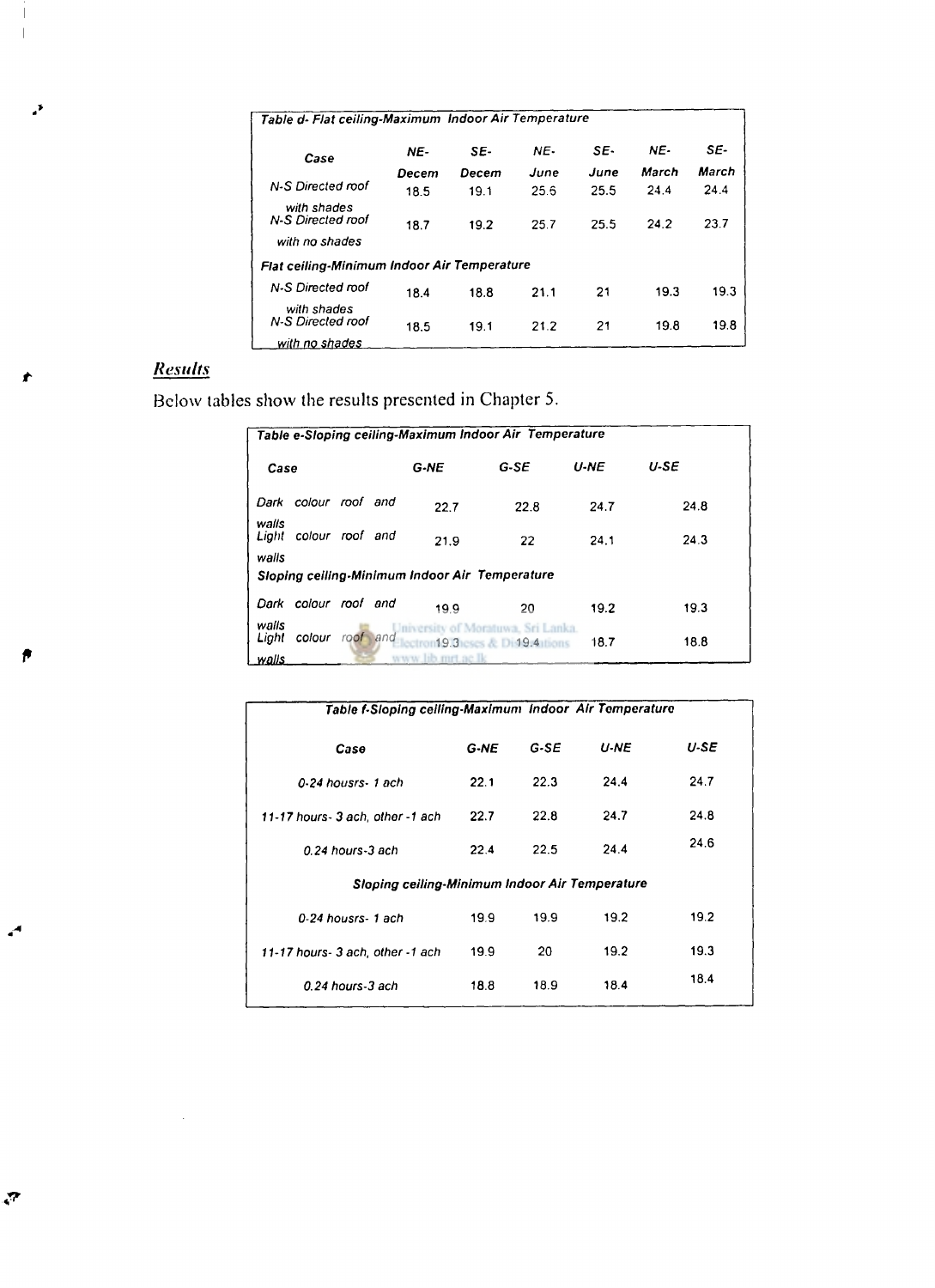| G-NE | G-SE | <b>U-NE</b> | U-SE                                                                                                            |
|------|------|-------------|-----------------------------------------------------------------------------------------------------------------|
| 22.7 | 22 B | 24.7        | 24.8                                                                                                            |
| 23.2 | 24.8 | 24.8        | 25.1                                                                                                            |
| 23.8 | 22.9 | 24.8        | 24.9                                                                                                            |
|      |      |             |                                                                                                                 |
| 19.9 | 20   | 19          | 19.1                                                                                                            |
| 19.9 | 20   | 19          | 19.1                                                                                                            |
| 20   | 20.1 | 19          | 19.3                                                                                                            |
|      |      |             | Table h-Sloping ceiling-Maximum Indoor Air Temperature<br><b>Sloping ceiling-Minimum Indoor Air Temperature</b> |

# *Results*

∙

ß

≁

Below table shows the results presented in Chapter **6.** *Operative temperature is given.* 

| <b>MCIRIZI</b>       | MCIRIZ2 | MCIRIZ               | MCIRIZI  | MCIRIZ2                     | <b>MCIRIZ3</b>       | OUTDOOR          | <b>JCIRIZ</b>     | JCIRIZ <sub>2</sub>         | <b>JCIRIZ3</b>       | <b>JCIRIZ</b>        | JCIRIZ2                     | <b>JCIRIZ3</b>              | OUTDOOR |
|----------------------|---------|----------------------|----------|-----------------------------|----------------------|------------------|-------------------|-----------------------------|----------------------|----------------------|-----------------------------|-----------------------------|---------|
| $\overline{G}$<br>NW | ៊<br>NW | $\overline{G}$<br>NW | π.<br>NW | $\overline{U}$<br><b>NW</b> | $\overline{U}$<br>NW | Electro<br>www.l | $G-$<br><b>NW</b> | $\overline{G}$<br><b>NW</b> | $\overline{G}$<br>NW | $\overline{U}$<br>NW | $\overline{U}$<br><b>NW</b> | $\overline{U}$<br><b>NW</b> |         |
| 21.4                 | 21.5    | 20.8                 | 20.9     | 21                          | 20.5                 | 16.8             | 23.1              | 23.2                        | 22.6                 | 22.4                 | 22.4                        | 22                          | 18.8    |
| 21.2                 | 21.3    | 20.5                 | 20.6     | 20.6                        | 20.1                 | 15.8             | 23                | 23                          | 22.3                 | 22.1                 | 22.1                        | 21.6                        | 18.1    |
| 21                   | 21.1    | 20.3                 | 20.2     | 20.3                        | 19.7                 | 15.1             | 22.8              | 22.8                        | 22.1                 | 21.8                 | 21.8                        | 21.3                        | 17.4    |
| 20.8                 | 20.9    | 20.1                 | 19.9     | 20                          | 19.4                 | 14.7             | 22.6              | 22.7                        | 21.9                 | 21.5                 | 21.6                        | 21                          | 17.2    |
| 20.6                 | 20.7    | 19.9                 | 19.7     | 19.7                        | 19.1                 | 14.6             | 22.4              | 22.5                        | 21.7                 | 21.3                 | 21.3                        | 20.8                        | 17.1    |
| 20.5                 | 20.6    | 19.7                 | 19.5     | 19.5                        | 18.9                 | 14.5             | 22.3              | 22.3                        | 21.6                 | 21.3                 | 21.3                        | 20.7                        | 17      |
| 20.4                 | 20.5    | 19.6                 | 19.5     | 19.6                        | 18.9                 | 14.7             | 22.3              | 22.3                        | 21.6                 | 21.5                 | 21.5                        | 20.9                        | 17.2    |
| 20.3                 | 20.4    | 19.6                 | 19.7     | 19.7                        | 19.1                 | 15.4             | 22.3              | 22.3                        | 21.6                 | 21.6                 | 21.7                        | 21.1                        | 17.7    |
| 20.4                 | 20.5    | 19.8                 | 20       | 20.1                        | 19.5                 | 17.3             | 22.4              | 22.4                        | 21.7                 | 21.9                 | 21.9                        | 21.4                        | 19.2    |
| 20.6                 | 20.7    | 20.3                 | 20.9     | 21                          | 20.6                 | 20.6             | 22.6              | 22.6                        | 22.1                 | 22.5                 | 22.5                        | 22.2                        | 21.8    |
| 20.8                 | 20.9    | 20.7                 | 22.1     | 22.1                        | 22                   | 23.3             | 22.8              | 22.8                        | 22.6                 | 23.5                 | 23.5                        | 23.4                        | 24      |
| 21                   | 21.4    | 21                   | 23.3     | 23.6                        | 23.3                 | 24.6             | 23                | 23.2                        | 22.9                 | 24.6                 | 24.7                        | 24.4                        | 25.1    |
| 21.2                 | 21.6    | 21.2                 | 24.3     | 24.5                        | 24.2                 | 25.3             | 23.1              | 23.4                        | 23.1                 | 25.3                 | 25.4                        | 25.2                        | 25.6    |
| 21.4                 | 22      | 21.4                 | 24.8     | 24.9                        | 24.7                 | 25.5             | 23.3              | 23.6                        | 23.3                 | 25.8                 | 25.8                        | 25.6                        | 25.8    |
| 21.5                 | 22.1    | 21.6                 | 24.9     | 25.1                        | 24.8                 | 25.4             | 23.5              | 23.7                        | 23.4                 | 25.9                 | 25.9                        | 25.7                        | 25.7    |
| 21.7                 | 22.2    | 21.8                 | 24.8     | 24.9                        | 24.7                 | 25.1             | 23.6              | 23.9                        | 23.6                 | 25.8                 | 25.8                        | 25.6                        | 25.4    |
| 21.9                 | 22.3    | 21.9                 | 24.3     | 24.4                        | 24.2                 | 24.5             | 23.8              | 24                          | 23.7                 | 25.4                 | 25.4                        | 25.2                        | 25      |
| 22                   | 22.2    | 22                   | 23.3     | 23.4                        | 23.2                 | 23.9             | 23.8              | 23.9                        | 23.7                 | 24.7                 | 24.7                        | 24.5                        | 24.5    |
| 22                   | 22.2    | 22                   | 22.8     | 22.8                        | 22.7                 | 23.1             | 23.8              | 23.9                        | 23.6                 | 24.1                 | 24.1                        | 23.9                        | 23.9    |
| 22                   | 22.2    | 21.9                 | 22.4     | 22.5                        | 22.3                 | 22.2             | 23.8              | 23.9                        | 23.6                 | 23.7                 | 23.7                        | 23.5                        | 23.2    |
| 22                   | 22.1    | 21.7                 | 22.2     | 22.2                        | 21.9                 | 21.1             | 23.7              | 23.8                        | 23.4                 | 23.5                 | 23.5                        | 23.2                        | 22.3    |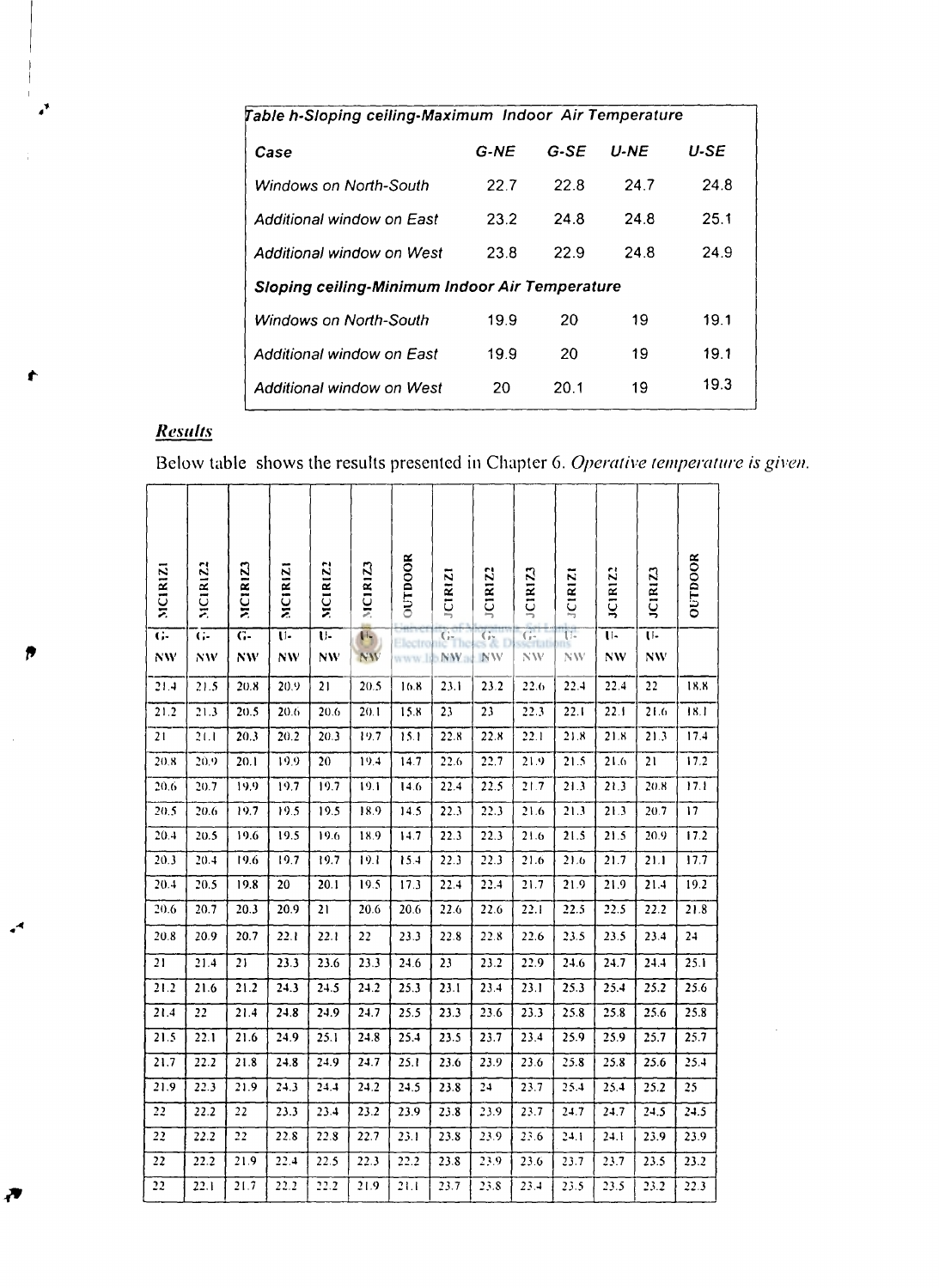| 861              | 661             | $\tilde{\mathbf{c}}$ | $\frac{50}{1}$   | 20.2 | 20.2 | $\ddot{\Xi}$  | 20.1             | $\tilde{c}$         | $\frac{1}{2}$    | 19.7           | 19.6              | $\tilde{e}$     | أدن                      | 19.2             | $\overline{5}$ | $\frac{1}{2}$  | $\overline{\mathbf{x}}$ | Ξ                | $\overline{5}$                  | $\tilde{\epsilon}$      | 5.4               | $\frac{1}{2}$             | 19.6 | ્ર            | ှ             | DCIRIZI         |
|------------------|-----------------|----------------------|------------------|------|------|---------------|------------------|---------------------|------------------|----------------|-------------------|-----------------|--------------------------|------------------|----------------|----------------|-------------------------|------------------|---------------------------------|-------------------------|-------------------|---------------------------|------|---------------|---------------|-----------------|
| 801              | ន               | 100                  | 20.2             | 20.2 | 20.2 | 20.2          | 20.3             | $\frac{20.2}{20.2}$ | 20.1             | $\tilde{c}$    | $\overline{19.9}$ | $\tilde{c}$     | 19,4                     | $\overline{5}$   | 3              | 3              | 3                       | $\leq$           | 19.2                            | $\overline{\mathbf{z}}$ | 19.4              | $-61$                     | 19.7 | ટ્રે          | ှ             | <b>DC1R17.2</b> |
| 501              | $\overline{5}$  | 861                  | 20               | 20.1 | 20.1 | 20.2          | 20.1             | $\frac{20.1}{20}$   | 661              | 8'61           | 19.7              | 19.5            | $\overline{\mathcal{O}}$ | Ξ                | $\frac{8}{3}$  | 18.5           | š                       | 18.5             | $\tilde{\mathbf{a}}$            | 8.8                     | 6'81              | $\overline{5}$            | 19.3 | ર્            | ှ             | DCIR1Z3         |
| $F_{01}$         | $\overline{5}$  | 661                  | 10 <sub>1</sub>  | 20.2 | 20.5 | 50.9          | 918              | 22                  | 22.              | $\mathbf{z}$   | $\frac{21.7}{7}$  | $\frac{21}{1}$  | 20.4                     | ۲Ģ               | Ξ              | 18.6           | $\frac{8}{5}$           | 18.2             | $\boldsymbol{\hat{\mathbf{x}}}$ | $\overline{s}$          | $\overline{18}$   | $\overline{\circ}$        | 19.2 | ટ્ર           | È.            | <b>DC1R1Z1</b>  |
| $\overline{5}$   | $\tilde{19}$    | 661                  | 10 <sub>1</sub>  | 20.3 | 20.5 | 20.9          | 21.7             | 22.1                | 22.2             | 22.1           | 21.8              | 21.3            | 20.4                     | $\overline{6}$   | 3              | $\frac{8}{18}$ | 84                      | 18.2             | $\mathbf{g}$ .                  | 9.81                    | 8.81              | 5                         | 10.2 | ્ર            | ÷.            | DC1R1Z2         |
| 19.2             | $\frac{19}{19}$ | 19.7                 | $\approx$        | 20.2 | 50.5 | 20.8          | 31.6             | 21.9                | 22.1             | $\overline{z}$ | $\frac{21.7}{2}$  | 21.1            | 20.4                     | $\frac{1}{2}$    | 18.6           | 18.2           | $\overline{\mathbf{a}}$ | 17.8             | œ                               | 8.2                     | 8.4               | $\overline{\mathbf{S}}$ . | 18.9 | $\frac{1}{2}$ | ċ.            | <b>DC1R173</b>  |
| $\tilde{\omega}$ | 8.2             | 6.81                 | 9'6              | 20.3 | 20.9 | $\frac{1}{2}$ | 51.9             | 22.2                | $\frac{22.4}{2}$ | 22.5           | 22.4<br><b>WW</b> | $-21.9$<br>.lit | $\sim$<br>ü<br>mrt.      | $\sqrt{61}$<br>B | ЦV<br>7.7      | ăΓ<br>5.9      | 5.4                     | ς,               | 5.4                             | 5.4                     | 51                | $\overline{5}$            | 16.8 |               |               | <b>OUTDOOR</b>  |
| 20.8             | Ë               | $\frac{21.3}{2}$     | $\frac{21.5}{2}$ | 117  | 21.7 | 21.7          | $\frac{21.7}{2}$ | 21.6                | 21.4             | 21.2           | 111               | 20.8            | 20.6                     | 20.1             | 19.61          | 19.4           | 19.4                    | 19.5             | 19.7                            | 661                     | 20.1              | 20.3                      | 20.6 | ટ્ર           | ှ             | MCIR2Z2         |
| $\frac{21.4}{1}$ | م<br>11ء        | $\frac{1}{2}$        | 51.9             | 21.9 | 21.9 | 22            | ZZ               | 51.9                | 21.7             | 21.6           | 21.4              | 21.2            | 20.7                     | 20.5             | 20.2           | 20.2           | 20.2                    | 20.3             | 20.5                            | 20.7                    | $\overline{20.9}$ | $\overline{1}$            | 21.2 | ्र            | ှ             | <b>MC1R2Z3</b>  |
| 117              | 21.4            | 31.8                 | 12.1             | 22.3 | 22.6 | $\frac{1}{2}$ | 23.7             | 24.2                | 24.5             | 24.6           | 24.5              | Z4              | 23.3                     | 22.4             | 21.4           | 20.7           | 661                     | $\overline{c}$   | $\overline{5}$                  | 861                     | 20.1              | 20.4                      | 20.7 |               | C-NE          | <b>MC1R2Z3</b>  |
| 20.6             | ≃               | 21.4                 | 21.8             | 22.1 | 22.5 | 22.9          | 23.5             | 분                   | ここ               | 24.4           | 24.2              | 23.K            | 23.1                     | $\frac{21.9}{2}$ | 20.8           | $\approx$      | $\sum_{i=1}^{n}$        | $\overline{181}$ | $\overline{80}$                 | 10.2                    | 19.5              | $\frac{8}{61}$            | 20.3 |               | $\frac{1}{2}$ | <b>MC1R2Z3</b>  |

| $\frac{1}{2}$    | $\frac{1}{2}$    | $\frac{5}{3}$    |
|------------------|------------------|------------------|
| $\frac{1}{2}$    | 31.8             | Į,               |
| $\overline{2}$   | $\frac{21.3}{2}$ | $\frac{1}{2}$    |
| $\frac{1}{2}$    | 21.6             | $\frac{1}{6}$    |
| $\frac{21.3}{2}$ | $\frac{1}{2}$    | $\frac{1}{2}$    |
| 20.9             | بة<br>أما        | $\frac{1}{2}1.6$ |
| 17.8             | $\frac{1}{2}$    | ین               |
| ین<br>نیا        | ίä,              | 23.6             |
| 23.4             | ر.<br>ن          | 23.7             |
| 22.8             | ں<br>سا          | Σ.               |
| 22.7             | Z                | 23.3             |
| 22.7             | ب<br>برا         | ی<br>ندا         |
| 22.3             | 92.              | 5.0              |
| $\tilde{6}$      | 20.1             | r i d            |

∼

æ

•∙

 $\mathbf{A}$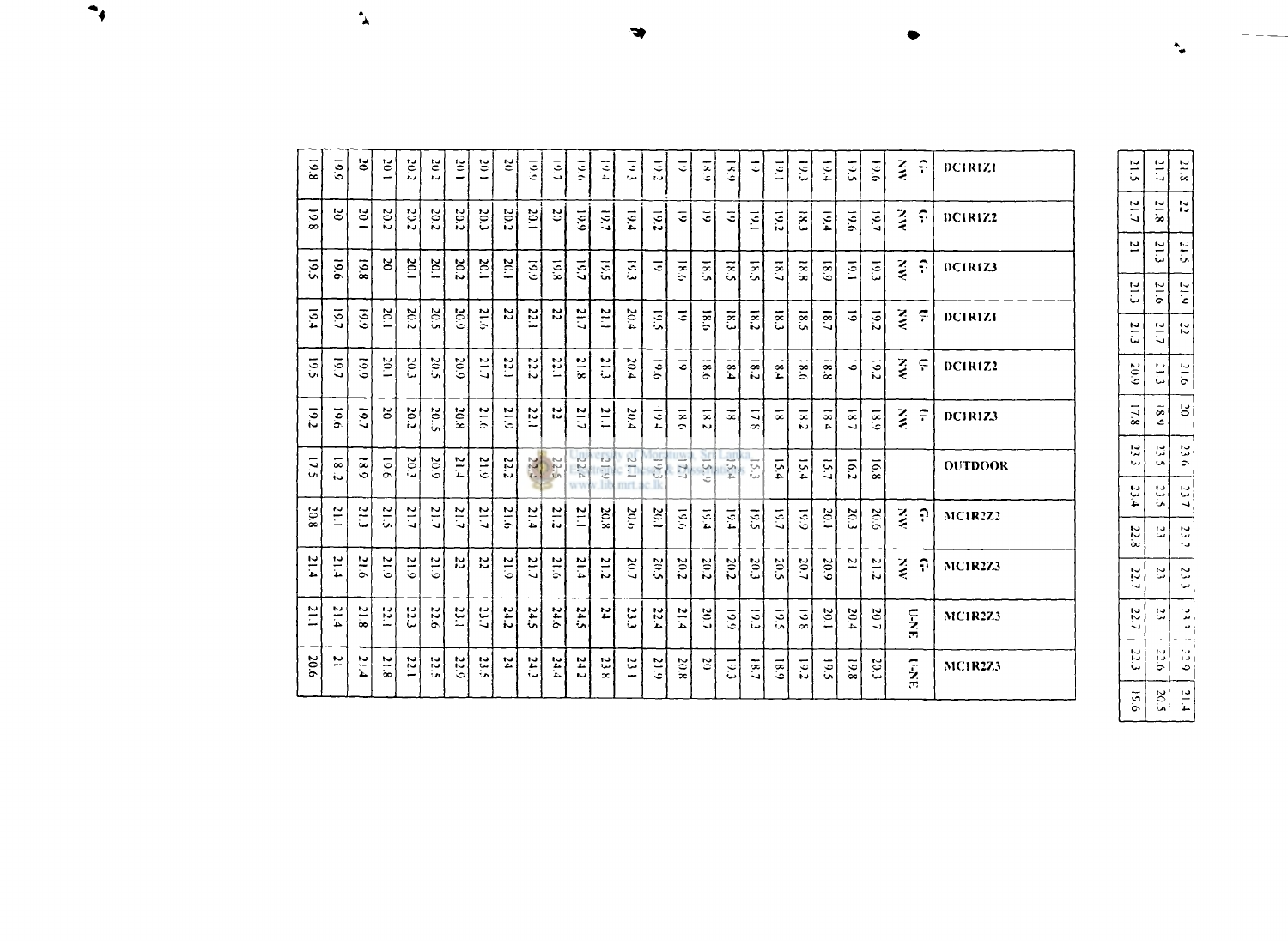| $\frac{1}{2}$           | $\approx$<br>ż.       | 侵              | 22.1               | 22.2             | $\mathbb{C}$<br>دآ | 불<br>÷.        | $\frac{27}{22}$       | 122                                    | 분                 | 812              | 917                 | $\frac{1}{2}$                   | 20.9                  | 20.7                       | 20.5                 | 10.4                        | 20.5                           | 900              | 20.7                  | 20.9                     | 21.1                 | $\frac{21.2}{2}$           | $\frac{21}{2}$ | $\frac{2}{5}$        | ျာ                      | MCIRIZ2         |
|-------------------------|-----------------------|----------------|--------------------|------------------|--------------------|----------------|-----------------------|----------------------------------------|-------------------|------------------|---------------------|---------------------------------|-----------------------|----------------------------|----------------------|-----------------------------|--------------------------------|------------------|-----------------------|--------------------------|----------------------|----------------------------|----------------|----------------------|-------------------------|-----------------|
| $\frac{21.9}{2}$        | $\frac{22}{1}$        | 22.2           | 22.4               | $rac{1}{2}$      | 22.6               | 22.6           | $\frac{227}{7}$       | L G                                    | $\frac{1}{2}$     | $\frac{22.6}{2}$ | 22.5                | 22.4                            | H<br>ىئ               | 22                         | 21.0                 | 512                         | $\frac{5}{2}$                  | $\frac{21}{1}$   | 212                   | 21.3                     | P<br>in.             | 21.6                       | $\frac{12}{3}$ | ΧĘ,                  | ှာ                      |                 |
| بر<br>ت                 | 21.7                  | $\overline{z}$ | 22.2               | $\frac{22.5}{2}$ | 22.8               | 23.4           | 24.4                  | 24.9                                   | 35.1              | 24.9             | 24.5                | 23.6                            | 122.1                 | $\overline{z}$             | 20.1                 | 10.7                        | 0.61                           | 19.5             | $\overline{5}$        | $\sim$                   | 20.3                 | 20.6                       | $\overline{2}$ | $\sum_{i=1}^{n}$     | ÷.                      |                 |
| 21.5                    | 21.9                  | 22<br>iJ.      | 22<br>ö.           | 22.8             | 23.1               | 23.<br>د       | 24.5                  | 25.1                                   | 25<br>مأ          | 25.7             | 25.6                | 25.1                            | 24.4                  | 23.4                       | 22<br>ىن             | 51.4                        | 20.4                           | 19.7             | 661                   | 20.2                     | 20.<br>ما            | $\overline{c}$<br>$\infty$ | 21.2           | $\frac{2}{n}$        | $\overline{\mathbf{r}}$ |                 |
| 20.3                    | 20.5                  | 20.7           | Z                  | 21.1             | 21.2               | 21.2           | $\frac{21.2}{2}$      | Ξ                                      | $\frac{20.9}{20}$ | 20.8             | 20.6                | 20.4                            | 20.2                  | $\overline{161}$           | 10.2                 | $\sum_{i=1}^{n}$            | $\frac{1}{2}$                  | $\overline{5}$   | $\overline{c}$        | $\overline{101}$         | 9'61                 | $\bullet$<br>òo            | 20.1           | $\frac{2}{5}$        | ှာ                      | <b>MC2R2Z3</b>  |
| 20.6                    | $\mathfrak{g}$<br>òс. | $\overline{c}$ | $\mathbf{z}$<br>ىئ | 21.4             | 31.6               | 21.7           | $\frac{21.7}{2}$      | $\overline{5}$                         | 21.8              | 21.7             | 21.0                | $\overline{5}$<br>Ъ.            | $\overline{z}$<br>ىيە | $\overline{c}$<br>$\infty$ | 20.2                 | $\overline{6}$              | 5<br>ò.                        | 0.61             | S.<br>◡               | 8.81                     | $\mathfrak{S}$       | 20.2                       | 20.4           | ŠΕ,                  | ၣ                       |                 |
| 20                      | 20.4                  | 20.8           | 51.1               | 71.4             | 21.8               | 22<br>iJ.      | $\frac{22.9}{2}$      | 23.3                                   | 23.4              | 23.3             | 22.9                | 22.1                            | 112                   | 661                        | 8.8                  | $\mathbf{g}$                | $\mathbf{g}$                   | 8.2              | $\infty$<br>in.       | $\frac{1}{2}$            | $\overline{\bullet}$ | $\overline{6}$             | $\overline{6}$ | ્રે                  | ÷.                      |                 |
| 20.2                    | 20<br>ö.              | $\approx$      | 21.3               | 217              | $\sum_{i=1}^{n}$   | $\cup$<br>12.4 | $-14$<br>non.<br>Iron | <b>IU</b><br>$\widetilde{\mathcal{L}}$ | 23.8              | 23.9             | 23.8                | $\sim$<br>3.4                   | $\sim$<br>7.7         | 21.6                       | 20.5                 | $\frac{6}{5}$               | $\tilde{\bullet}$              | $\infty$<br>٠.   | $\infty$<br>õ         | $\infty$<br>$\infty$     | $\overline{6}$       | $\overline{5}$             | $\frac{6}{6}$  | ă                    | ငှ                      |                 |
| $\tilde{\Omega}$<br>ì۴. | سا<br>j۳.             | 23.7           | 23.8               | 23.9             | E                  | 23.9           | 튙                     | $\sim$<br>E                            | 23.7              | 23.6             | N<br>$\mathbf{1.4}$ | 23.2                            | N                     | 22<br>ò.                   | 22.4                 | 22.3                        | 22.<br>ىت                      | 22.3             | $\overline{z}$<br>in. | 22.<br>ر                 | 22.<br>.<br>œ        | $\boldsymbol{z}$           | 23.2           | ु                    | ၣ                       | <b>JC1R17.2</b> |
| 23.1                    | 23.2                  | 23.4           | 23.5               | 9. O             | 23.7               | 23.7           | 23.9                  | 23.9                                   | $\frac{23.9}{2}$  | 23.9             | 23.8                | 23.6                            | 23.4                  | 23.1                       | 22.9                 | $\overline{z}$<br>$\approx$ | 22<br>◡                        | 22.5             | 22.5                  | 22.6                     | 22.7                 | 22.9                       | 23             | ΧE                   | $\widehat{\cdot}$       |                 |
| 22.7                    | C,                    | E              | 23.5               | 23.7             | $\frac{1}{2}$      | 24.7           | 25.4                  | 25.8                                   | 25.9              | 25.8             | 25.4                | 24.7                            | 23.5                  | Σŗ<br>امرأ                 | 21.9                 | $\overline{L}$ 12           | $\mathbf{r}$<br>$\mathbb{I}_N$ | $\frac{21.3}{2}$ | $\overline{2}$<br>ىئ  | 21.6                     | 21.8                 | IJ<br>'n,<br>∸             | 22<br>'n.      | $\frac{1}{2}$        | $\overline{C}$          |                 |
| 22<br>ö                 | ु                     | 23.2           | 23.5               | 23.7             | E4.1               | 24.6           | 25.2                  | 25.7                                   | 56                | 26,1             | 空                   | 25.6                            | 2                     | 24.2                       | ξç,                  | $\tilde{c}$<br>ò.           | 21.9                           | $\frac{21.3}{2}$ | $\frac{21.2}{2}$      | $\frac{21.4}{4}$         | 21.7                 | Σî,                        | Σĩ<br>درة      | Ă                    | ÷.                      |                 |
| 22.8                    | 23                    | 23.2           | 23.4               | 23.6             | 23.6               | 23.7           | 23.7                  | 23.6                                   | 23.4              | 23.3             | 23.1                | 22.9                            | 22.6                  | 121                        | 21.7                 | 21.6                        | $\overline{1}$<br>ç,           | 0.15             | tJ<br>E               | 21.9                     | 22.1                 | 22.3                       | 22.6           | ्र                   | 위                       | <b>JC2R2Z3</b>  |
| 22<br>ما                | 21<br>ب               | 22.9           | 23.1               | 23.3             | 23.4               | 23.5           | 23.5                  | 23.6                                   | 23.5              | 23.5             | 23.4                | $\overline{\mathcal{L}}$<br>iJ. | ίń,                   | $\overline{z}$<br>ь        | $\overline{z}$<br>ŧа | ΣÎ                          | $\frac{21.9}{2}$               | 21.7             | $\mathbb{R}$<br>ò0    | 분<br>.<br>م              | $\overline{z}$       | 22<br>نخ                   | 22.4           | $\lesssim$           | ှာ                      |                 |
| 22.<br>i⊌               | 22.6                  | 22.9           | 23.2               | 23.5             | 23.9               | 24.5           | 282                   | 25.6                                   | $\frac{25}{2}$    | 25.6             | 25.2                | 24.4                            | 23.4                  | 22.2                       | 51.4                 | Fiz                         | 20.9                           | 20.7             | 20.8                  | $\overline{\phantom{a}}$ | $\frac{21.3}{2}$     | 917                        | Ν              | $\frac{2}{\epsilon}$ | F                       |                 |
| 22<br>دأ                | 22<br>i.              | Μ<br>Ъc.       | $\frac{23.2}{2}$   | 23.5             | $\frac{23.9}{2}$   | 24.4           | Ņ,                    | $\frac{1}{2}$                          | 25.6              | 25.9             | 25.7                | 25.3                            | 24.7                  | 23.7                       | ΣŢ<br>↘              | Σî                          | $\approx$<br>المدأة            | 20.7             | 20.7                  | 20.9                     | $\frac{21.2}{2}$     | $\ddot{ }$<br>i,           | 브<br>ò.        | $\frac{1}{2}$        | ុ                       |                 |

 $\bullet$ 

 $\mathbf{R}_{\mu\nu}$ 

 $\mathbf{A}$ 

 $\begin{array}{c}\n\bullet \\
\bullet\n\end{array}$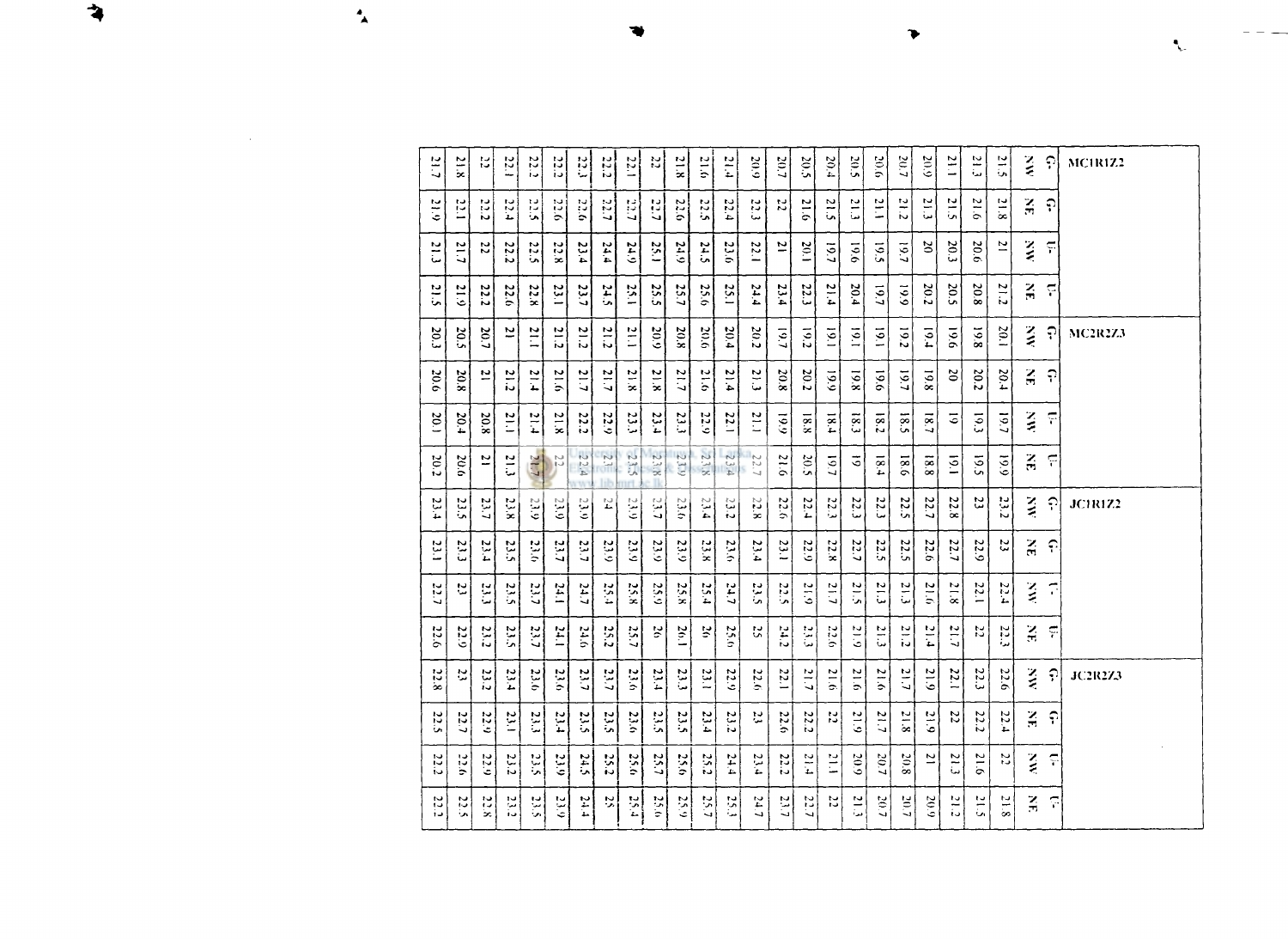| DCTR172        |      |      |      | <b>DC2R2Z3</b>  |      |      |      |                      |
|----------------|------|------|------|-----------------|------|------|------|----------------------|
| $\overline{G}$ | $G-$ | U-   | Ų-   | $\overline{G}$  | $G-$ | υ.   | U-   |                      |
| NW             | NE.  | NW.  | NE   | NW.             | NE.  | УW.  | NE.  |                      |
| 19.7           | 20   | 19.2 | 19.4 | 19.3            | 19.5 | 18.9 | 19.1 |                      |
| 19.6           | 19.9 | 19   | 19.2 | 19.7            | 19.4 | 18.7 | 18.8 |                      |
| 19.4           | 19.8 | 18.8 | 18.9 | 18.9            | 19.2 | 18.4 | 18.5 |                      |
| 19.3           | 19.7 | 18.6 | 18.7 | 18.8            | 19.1 | 18.2 | 18.3 |                      |
| 19.2           | 19.7 | 18.4 | 18.5 | 18.7            | 19   | 18   | 18.1 |                      |
| 19.1           | 19.6 | 18.2 | 18.4 | 18.5            | 18.9 | 17.8 | 18   |                      |
| 19             | 19.7 | 18.4 | 18.9 | 18.5            | 19   | 18   | 18.5 |                      |
| 19             | 19.8 | 18.6 | 19.7 | 18.5            | 19.2 | 18.2 | 19.2 |                      |
| 19             | 19.9 | 19.  | 20.3 | 18.6            | 19.4 | 18.6 | 19.8 |                      |
| 19.2           | 20.1 | 19.6 | 21   | $\overline{19}$ | 19.8 | 19.4 | 20.7 |                      |
| 19.4           | 20.3 | 20.4 | 21.8 | 19.3            | 20.1 | 20.4 | 21.6 |                      |
| 19.7           | 20.6 | 21.3 | 223  | 19.5            | 20.3 | 21.1 | 22.1 |                      |
| 19.9           | 20.7 | 21.8 | 22.6 | 19.7            | 20.4 | 21.7 | 22.4 |                      |
| 20             | 20.8 | 22.1 | 22.7 | 19.8            | 20.5 | 22   | 22.5 |                      |
| 20.1           | 20.8 | 22.2 | 22.6 | 19.9            | 20.5 | 22.1 | 22.5 |                      |
| 20.2           | 20.8 | 22.1 | 22.3 | 20.1            | 20.6 | 21.9 |      | 22.2 uwa. Sri Lanka. |
| 20.3           | 20.6 | 21.7 | 21.9 | 20.1            | 20.6 | 21.6 |      | 21.7 Dessertations   |
| 20.2           | 20.6 | 20.9 | 21.2 | 20.2            | 20.5 | 20.8 | 21.1 |                      |
| 20.2           | 20.5 | 20.5 | 20.8 | 20.1            | 20.4 | 20.5 | 20.7 |                      |
| 20.2           | 20.5 | 20.3 | 20.6 | 20.1            | 20.3 | 20.2 | 20.4 |                      |
| 20.2           | 20.5 | 20.1 | 20.4 | 20              | 20.2 | 20   | 20.2 |                      |
| 20.1           | 20.4 | 19.9 | 20.2 | 19.8            | 20   | 19.7 | 19.9 |                      |
| 20             | 20.3 | 19.7 | 19.9 | 19.6            | 19.9 | 19.5 | 19.7 |                      |
| 19.8           | 20.2 | 19.5 | 19.7 | 19.5            | 19.7 | 19.2 | 19.4 |                      |



7

 $\blacktriangleleft$ 

 $\mathbf{r}$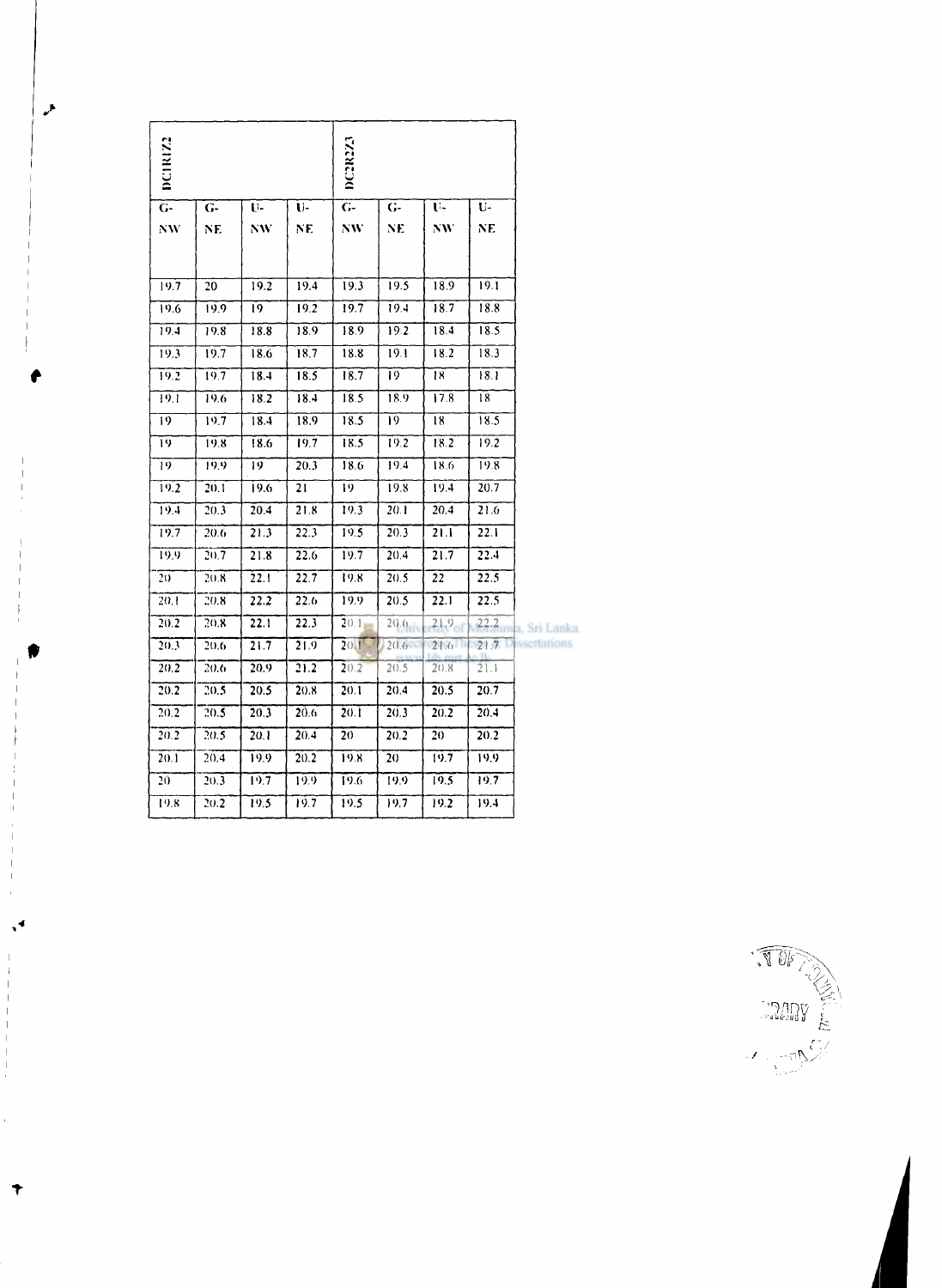#### **TECHNICAL GLOSSARY**

- **1.** *Absoptance* **is defined as the ratio of the amount of radiant energy a particular surface absorbs to the total amount of radiant energy incident upon it.**
- **2.** *Air change* **the replacement of quantity of air in a volume within a given period of time. This is expressed in number o changes per hour. If a house has 1 air chage per hour, all the air in the house will be replaced I in a 1-hour period.**
- **3.** *Angle of incidence -* **the angel that the sun's rays subtend with a line perpendicular to a surface.**
- **4.** *Conduction* **the process by which heat energy is transferred through materials (solids, liquids or gases) by molecular excitation of adjacent molecules.**
- **5.** *Conductivity* **the quantity of heat that will flow through one square meter of material, one meter thick. in one second, when there is a temperature difference of IOC between its surfaces.**
- **6.** *Convection* **the transfer of heat between a moving fluid medium (liquid of gas) and a surface, or the transfer of heat within a fluid by movements within the fluid.**
- **7.** *Decrement factor-* **ratio of the maximum outer and inner surface temperature amplitudes taken from the**  www.lib.mrt.ac.lk **daily mean.**
- **8.** *Density -* **the mass of a substance which his expressed in kilograms per cubic meter.**
- **9.** *Diffuse radiation* **radiation that has traveled an indirect path from the sun because it has been scattered by particles in the atmosphere, such as air molecules, dust and water vapour. Indirect sunlight comes from the entire skydome.**
- **10.** *Dry Bulb Temperature:-* **DBT is an indicator of sensible heat or the heat content of perfectly dry air.**
- **11.** *Emissivity -* **the property of emitting heat by radiation; possessed by all materials to a varying extent.**  "Emittance" is the numerical value of this property.
- 12. *Humidity*: This refers the water vapor contained in the air.
- 13. Humidity ratio: moisture content or mixing ratio is defined as the ratio of the weight of the water vapour to the weight of the dry air contained in a given volume of air.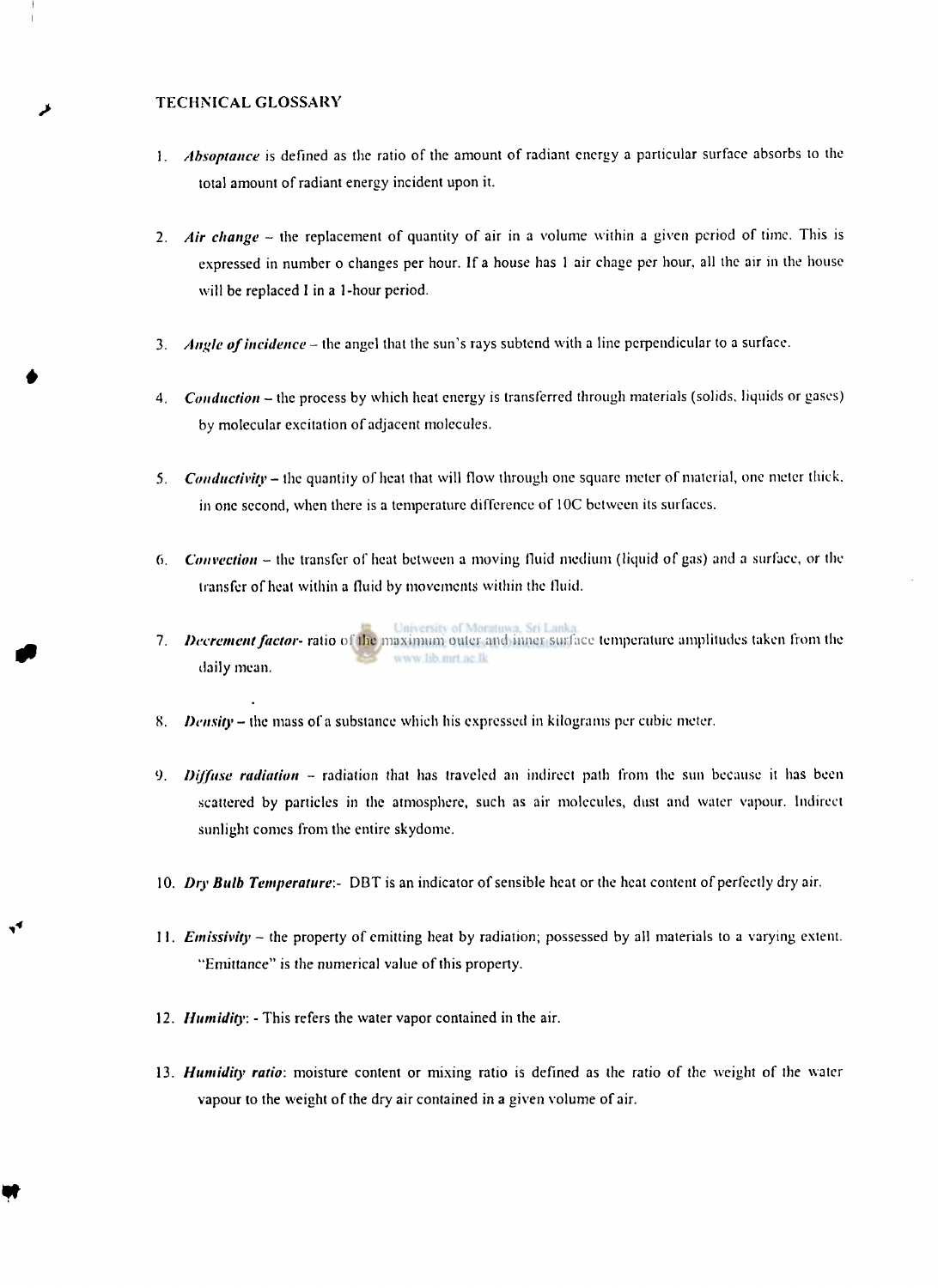- *0* **14.** *Tcmperamw.-Jhcnm]* **state of matter with reference to its tendency to communicate heat to matter in contact with it. It is an index of the energy content of materials, disregarding energies stored in chemical bonds and atomic structure of matter.**
- **15.** *Relative humidity -* **Is defined as the ratio of the amount of moisture contained in the air under specified conditions to the amount of moisture contained in the air at saturation at the same temperature.**
- **16.** *Emittance* **is defined as the ratio of the amount of radiant energy released by a particular surface at a specified wavelength and temperature to the emittance of an "ideal black body" at the same wavelength and temperature.**
- **17.** *Greenhouse effect -* **refers to the characteristic tendency of some transparent materials such as glass to transmit shortwave radiation and bock radiation of longer wavelengths.**
- **IS.** *Heat gain -* **an increase in the amount of heat contained in a space, resulting from direct solar radiation and the heat given off by people, lights, equipment, machinery and other sources.**
- **19.** *11 eat loss -* **a decrease in the amount of heat contained in a space, resulting from heat flow through walls, windows roof and other building envelope components.**
- **20.** *Infiltration* **the uncontrolled movement of outdoor air into the interior of a building through cracks around windows and doors or in walls, roofs and floors. This may work by cold air leaking in during ihc winder, or the reverse in the summer.**
- **21.** *Insulation -* **materials or systems used to prevent loss or gain of heat, usually employing very small dead air spaces to limit conduction and/or convection.**
- **22.** *Sol-air temperature* **an equivalent temperature, which will produce the same heating effect as the incident radiation in conjunction with the actual external air temperature.**
- **23.** *Solar radiation -* **electromagnetic radiation emitted by the sun. The radiation received without change of direction is called beam or direct radiation. The radiation received after its direction has been changed by scattering and reflection is called diffuse radiation. The sum of the two is referred to as global or total radiation.**
- **24.** *Specific heat* **the quantity of heat required to raise the temperature of kg of a substance 1°C.**
- **25.** *Radiation -* **the direct transport of energy through space bymeans of electromagnetic heat.**
- **26.** *Reflectance* **the ratio of the amount of light reflected by a surface to the amount incident.**